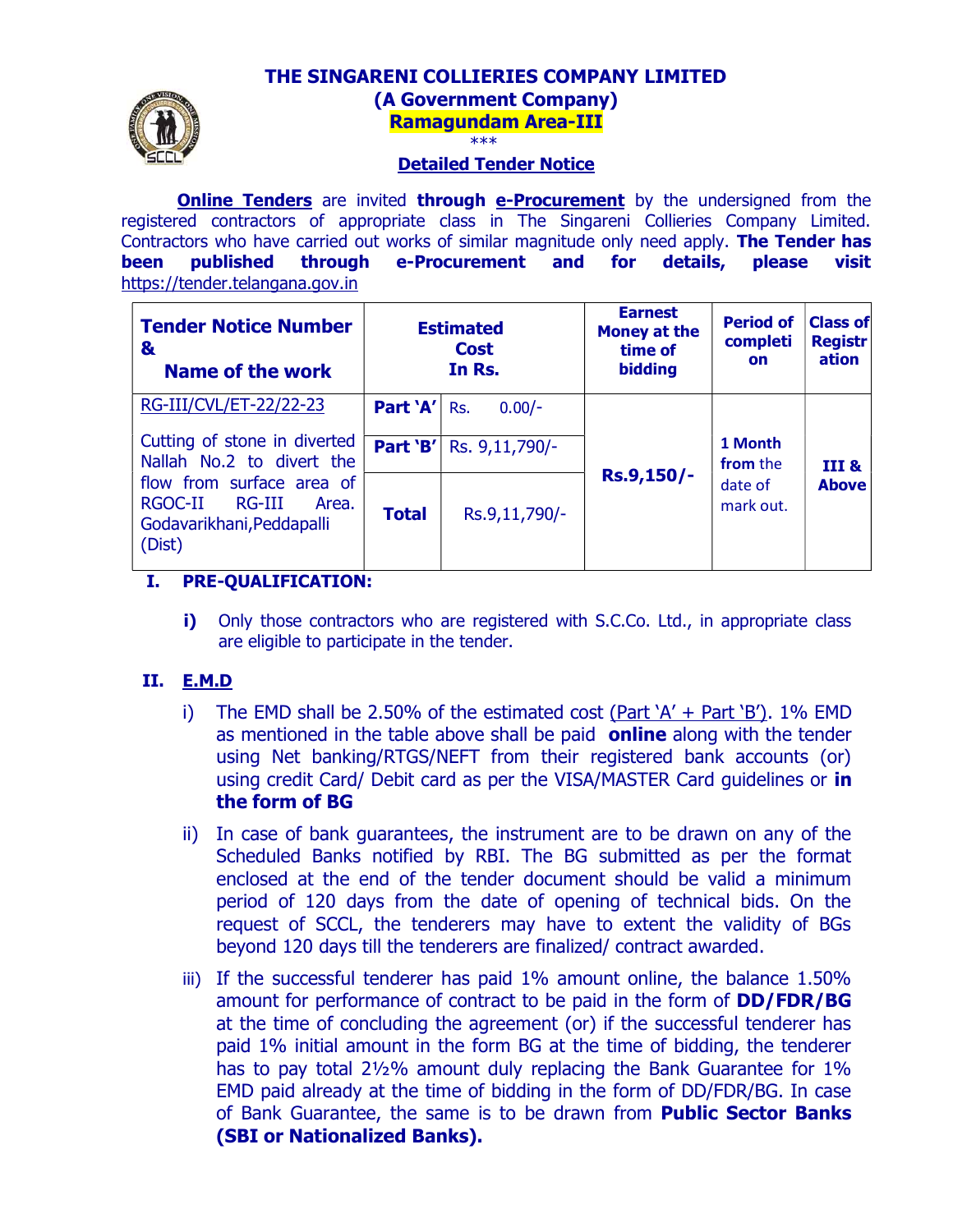#### III TENDERING PROCEDURE:

- 1. The bidder shall scan and upload the following documents while participating in the tender.
	- a) Contractor registration certificate issued by SCCL valid as on the date of opening of bids.
	- b) EMD instrument.
- 2. The Price Bid is provided in 2 parts.

**Part 'A'** contains Schedule of quantities and rates for Cement & Steel to be issued by SCCL on Sale Invoice. Bidder is not allowed to quote for this and hence not uploaded on e-procurement.

Bidders are requested to go through special clauses provided in Part 'A'

**Part 'B'** contains schedule of quantities and rates for other construction items and uploaded on e-procurement to enable the bidders to quote their uniform percentage on this.

- 3. The ceiling of tender premium shall be 5% for Part 'B'.
- 4. The price bids of the bidders who have submitted the above documents will be opened on the specified date. In case of extension of the date of opening of bids, suitable corrigendum will be published in the e-procurement platform.

### 5. Dates for submission / opening of bids:

- (a) Tender documents can be down loaded from 04.00 P.M. on 16.06.2022
- (b) Last date for Submission of Bids is 30.06.2022 up to 4.30 P.M.
- (c) The **Price Bids** will be opened **at 5.00 P.M. on 30.06.2022** at the Office of Addl.General Manager (Civil)/Rg-III.
- 6. The Tenderer has to keep his tender valid for 120 days from the date of opening of price bids.
- 7. The successful tenderer shall submit self attested copy of PAN card GST registration certificate at the time of concluding the agreement.

#### IV. OTHER INFORMATION TO THE BIDDER:

1 Submission of hard copies of the documents & original E.M.D. instruments:

The Department will notify the successful bidder for submission of hard copy of registration certificate and original EMD uploaded at the time of bidding.

Further after award of work, the 2½% EMD for performance of contract is to be kept valid for a period of 4(four months) (i.e., period of completion plus defect liability period plus 3 months) as stated in pre paras.

2 If any successful bidder fails to submit the above within the stipulated time, they will be suspended from participating in the tenders on procurement for a period of three years.